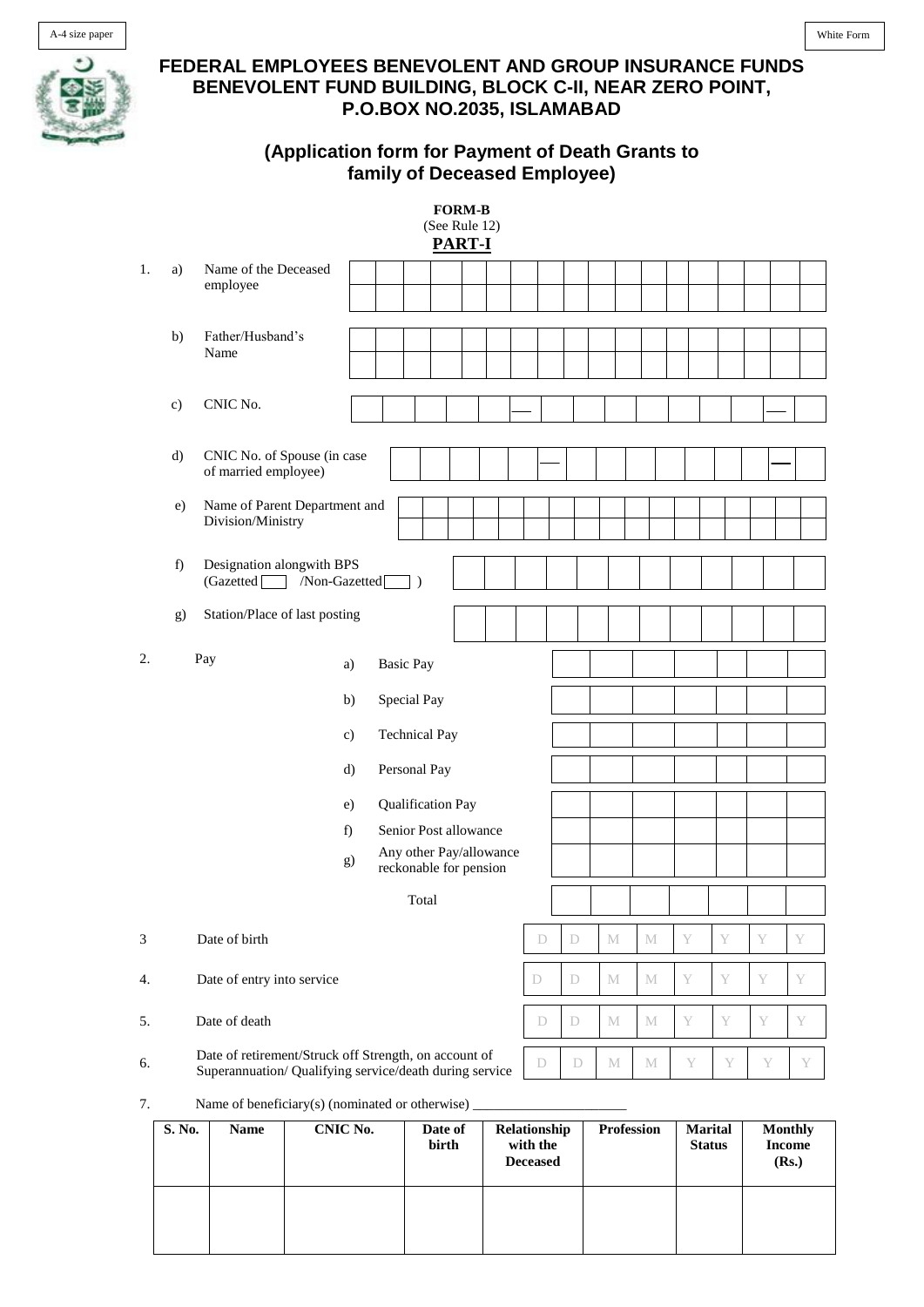| 8.  | Address(s) of the beneficiary(s) along nwith contact No:<br>a. Present/Complete mailing address                                                                                                                                                                                                                                                                                                                                                                                                                 |                                                 |                         |    |         |                                               |  |    |                  |         |  |                            |                           |  |               |  |  |  |
|-----|-----------------------------------------------------------------------------------------------------------------------------------------------------------------------------------------------------------------------------------------------------------------------------------------------------------------------------------------------------------------------------------------------------------------------------------------------------------------------------------------------------------------|-------------------------------------------------|-------------------------|----|---------|-----------------------------------------------|--|----|------------------|---------|--|----------------------------|---------------------------|--|---------------|--|--|--|
|     | b. Permanent:                                                                                                                                                                                                                                                                                                                                                                                                                                                                                                   |                                                 |                         |    |         |                                               |  |    |                  |         |  |                            |                           |  |               |  |  |  |
|     |                                                                                                                                                                                                                                                                                                                                                                                                                                                                                                                 |                                                 |                         |    |         |                                               |  |    |                  |         |  |                            |                           |  |               |  |  |  |
|     |                                                                                                                                                                                                                                                                                                                                                                                                                                                                                                                 |                                                 |                         |    |         |                                               |  |    |                  |         |  |                            |                           |  |               |  |  |  |
| 9.  | Bank Account title:                                                                                                                                                                                                                                                                                                                                                                                                                                                                                             |                                                 |                         |    |         |                                               |  |    |                  |         |  |                            |                           |  |               |  |  |  |
| 10. | Name and city of National Bank of Pakistan Branch, nearest to the residence of beneficiaries:                                                                                                                                                                                                                                                                                                                                                                                                                   |                                                 |                         |    |         |                                               |  |    |                  |         |  |                            |                           |  |               |  |  |  |
| 11. | Bank Account No (s).                                                                                                                                                                                                                                                                                                                                                                                                                                                                                            |                                                 |                         |    |         |                                               |  |    |                  |         |  |                            |                           |  |               |  |  |  |
| 12. | Period of EOL or period for which contributions to Benevolent and Group Insurance Funds was not<br>paid:                                                                                                                                                                                                                                                                                                                                                                                                        |                                                 |                         |    |         |                                               |  |    |                  |         |  |                            |                           |  |               |  |  |  |
|     |                                                                                                                                                                                                                                                                                                                                                                                                                                                                                                                 |                                                 |                         |    | PART-II |                                               |  |    |                  |         |  |                            |                           |  |               |  |  |  |
|     |                                                                                                                                                                                                                                                                                                                                                                                                                                                                                                                 | <b>CERTIFICATION BY THE HEAD OF DEPARTMENT.</b> |                         |    |         |                                               |  |    |                  |         |  |                            |                           |  |               |  |  |  |
|     | It is certified that:                                                                                                                                                                                                                                                                                                                                                                                                                                                                                           |                                                 |                         |    |         |                                               |  |    |                  |         |  |                            |                           |  |               |  |  |  |
|     | The<br>1.<br>information                                                                                                                                                                                                                                                                                                                                                                                                                                                                                        |                                                 | contained               | in |         | Part-I<br>is correct according to our record. |  | in |                  | respect |  | of                         |                           |  | Mr./Miss/Mrs. |  |  |  |
|     | The above named employee was neither Contingent Paid/Work Charged/Adhoc/Contract employee etc.<br>2.<br>nor a deputationist from any Provincial/local government and was a regular contributor of FEB & GI Funds.<br>Further he/she was neither dismissed nor removed from services (in case of a deputationist from one Federal<br>Government department to another, the case will be prepared by his/her parent department).                                                                                  |                                                 |                         |    |         |                                               |  |    |                  |         |  |                            |                           |  |               |  |  |  |
|     | The employee died during the continuance of service<br>3.                                                                                                                                                                                                                                                                                                                                                                                                                                                       |                                                 |                         |    |         |                                               |  |    | after retirement |         |  |                            |                           |  |               |  |  |  |
|     | 4.<br>The particulars of nominee(s) of Benevolent Grant and sum assured etc. of deceased employee<br>mentioned in Part-I above are correct and there is no other nominee(s) as per record of this office. In<br>case, particulars of nominee(s) given in Part-I found incorrect at later stage by any forum, our<br>department will be responsible for refund of sanctioned grant(s) to FEB & GIF.<br>The above claim is prepared for the first time and has not been sent previously from his/her parent<br>5. |                                                 |                         |    |         |                                               |  |    |                  |         |  |                            |                           |  |               |  |  |  |
|     | department.<br>The above named employee was not uniform employee of Armed forces at the time of death.<br>6.                                                                                                                                                                                                                                                                                                                                                                                                    |                                                 |                         |    |         |                                               |  |    |                  |         |  |                            |                           |  |               |  |  |  |
|     |                                                                                                                                                                                                                                                                                                                                                                                                                                                                                                                 |                                                 |                         |    |         |                                               |  |    |                  |         |  |                            |                           |  |               |  |  |  |
|     | Dated.                                                                                                                                                                                                                                                                                                                                                                                                                                                                                                          |                                                 |                         |    |         |                                               |  |    |                  |         |  | <b>Stamp and Signature</b> | <b>Head of the office</b> |  |               |  |  |  |
|     |                                                                                                                                                                                                                                                                                                                                                                                                                                                                                                                 |                                                 | DEPARTMENTAL FORWARDING |    |         |                                               |  |    |                  |         |  |                            |                           |  |               |  |  |  |
|     | Forwarded to Deputy Director/Incharge, Regional Board, Federal Employees Benevolent and Group<br>Insurance Funds, Islamabad/Karachi/Lahore.                                                                                                                                                                                                                                                                                                                                                                     |                                                 |                         |    |         |                                               |  |    |                  |         |  |                            |                           |  |               |  |  |  |

F.No.\_\_\_\_\_\_\_\_\_\_\_\_\_\_\_\_\_ Dated.

 **Stamp and Signature Head of the Department or authorized officer not below BS-20**